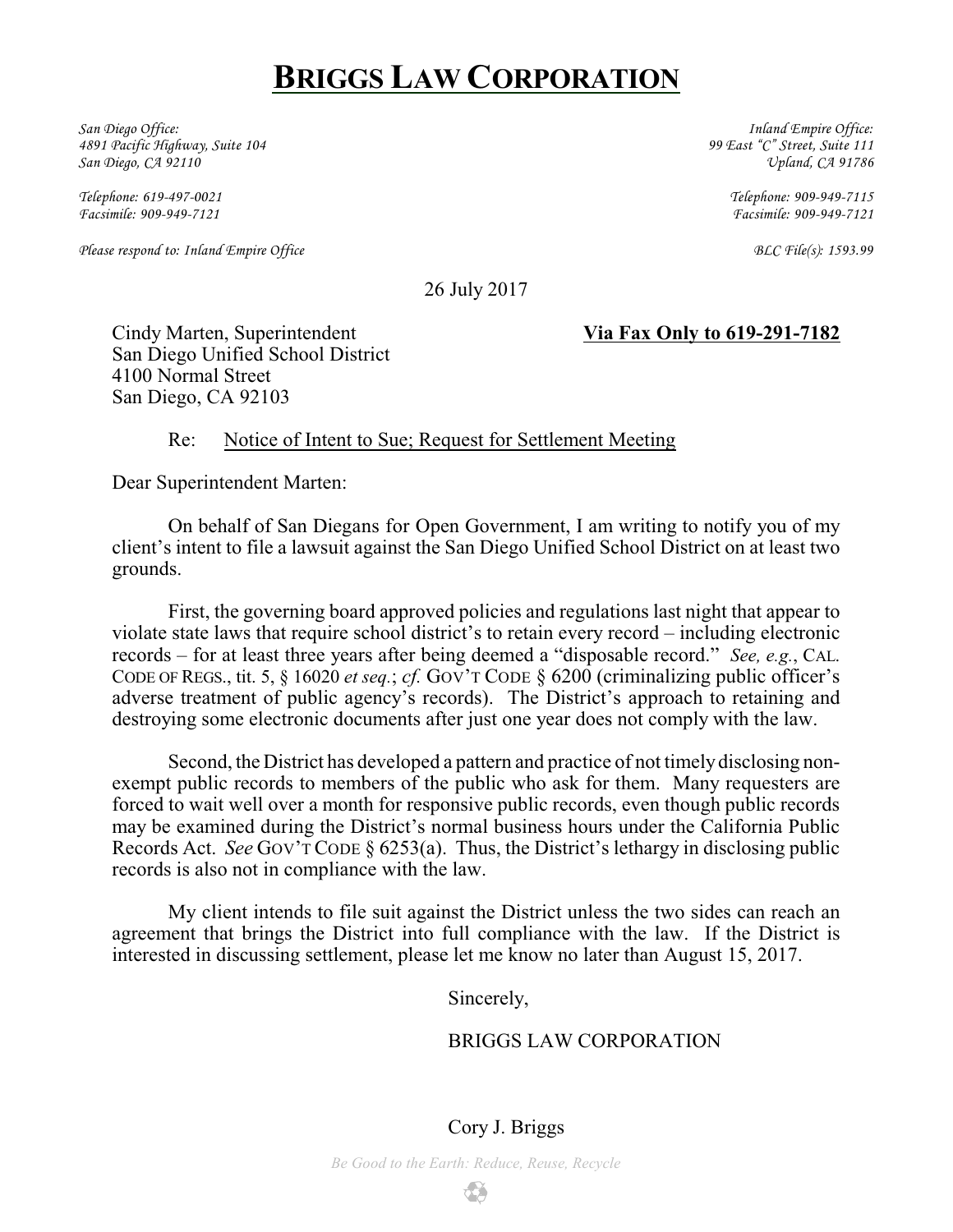*Be Good to the Earth: Reduce, Reuse, Recycle*E